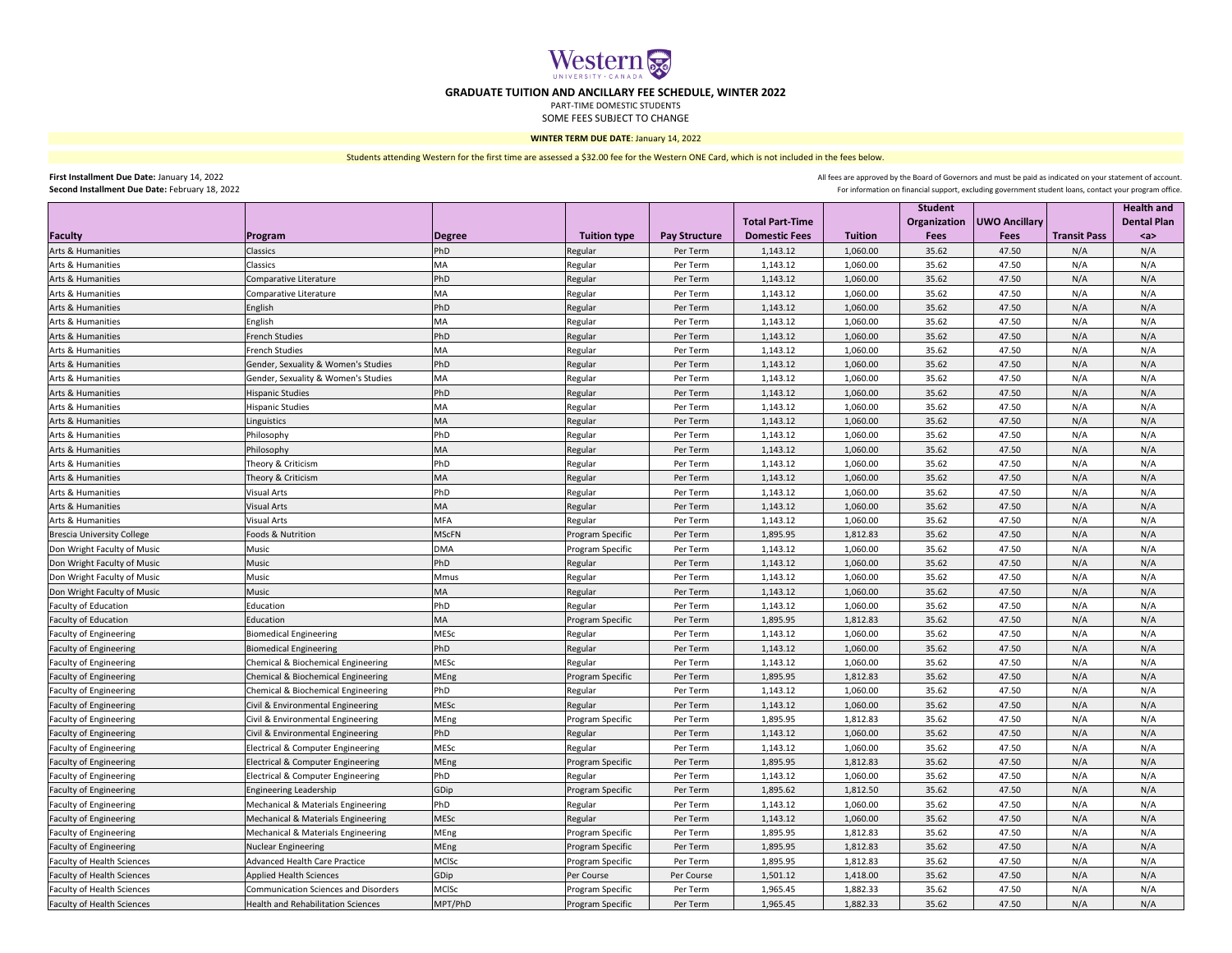|                                                   |                                           |                         |                                                    |                      |                        | <b>Student</b> |             |                              | <b>Health and</b>   |                    |
|---------------------------------------------------|-------------------------------------------|-------------------------|----------------------------------------------------|----------------------|------------------------|----------------|-------------|------------------------------|---------------------|--------------------|
|                                                   |                                           |                         |                                                    |                      | <b>Total Part-Time</b> |                |             | Organization   UWO Ancillary |                     | <b>Dental Plan</b> |
| <b>Faculty</b>                                    | Program                                   | Degree                  | <b>Tuition type</b>                                | <b>Pay Structure</b> | <b>Domestic Fees</b>   | <b>Tuition</b> | <b>Fees</b> | <b>Fees</b>                  | <b>Transit Pass</b> | $a$                |
| <b>Faculty of Health Sciences</b>                 | <b>Health and Rehabilitation Sciences</b> | MSc (OT)/PhD            |                                                    | Per Term             | 1,965.45               | 1,882.33       | 35.62       | 47.50                        | N/A                 | N/A                |
| <b>Faculty of Health Sciences</b>                 | <b>Health and Rehabilitation Sciences</b> | MCISc/PhD               | <b>Program Specific</b><br><b>Program Specific</b> | Per Term             | 1,965.45               | 1,882.33       | 35.62       | 47.50                        | N/A                 | N/A                |
| <b>Faculty of Health Sciences</b>                 | <b>Health and Rehabilitation Sciences</b> | PhD                     |                                                    | Per Term             | 1,143.12               | 1,060.00       | 35.62       | 47.50                        | N/A                 | N/A                |
| <b>Faculty of Health Sciences</b>                 | <b>Health and Rehabilitation Sciences</b> | <b>MSc</b>              | Regular<br>Regular                                 | Per Term             | 1,143.12               | 1,060.00       | 35.62       | 47.50                        | N/A                 | N/A                |
| <b>Faculty of Health Sciences</b>                 | Kinesiology                               | PhD                     | Regular                                            | Per Term             | 1,143.12               | 1,060.00       | 35.62       | 47.50                        | N/A                 | N/A                |
| <b>Faculty of Health Sciences</b>                 | Kinesiology                               | <b>MA</b>               | Regular                                            | Per Term             | 1,143.12               | 1,060.00       | 35.62       | 47.50                        | N/A                 | N/A                |
| <b>Faculty of Health Sciences</b>                 | Kinesiology                               | <b>MSc</b>              | Regular                                            | Per Term             | 1,143.12               | 1,060.00       | 35.62       | 47.50                        | N/A                 | N/A                |
| <b>Faculty of Health Sciences</b>                 | Nursing                                   | PhD                     | Regular                                            | Per Term             | 1,143.12               | 1,060.00       | 35.62       | 47.50                        | N/A                 | N/A                |
| <b>Faculty of Health Sciences</b>                 | Nursing                                   | <b>MN</b>               | <b>Program Specific</b>                            | Per Term             | 1,895.95               | 1,812.83       | 35.62       | 47.50                        | N/A                 | N/A                |
| <b>Faculty of Health Sciences</b>                 | Nursing                                   | <b>MSCN</b>             | <b>Program Specific</b>                            | Per Term             | 1,356.29               | 1,273.17       | 35.62       | 47.50                        | N/A                 | N/A                |
| <b>Faculty of Health Sciences</b>                 | <b>Occupational Therapy</b>               | MSc (OT)                | <b>Program Specific</b>                            | Per Term             | 1,965.45               | 1,882.33       | 35.62       | 47.50                        | N/A                 | N/A                |
| <b>Faculty of Health Sciences</b>                 | <b>Physical Therapy</b>                   | <b>MPT</b>              | <b>Program Specific</b>                            | Per Term             | 1,965.45               | 1,882.33       | 35.62       | 47.50                        | N/A                 | N/A                |
| <b>Faculty of Information &amp; Media Studies</b> | <b>Health Information Science</b>         | <b>MHIS</b>             | <b>Program Specific</b>                            | Per Term             | 1,527.12               | 1,444.00       | 35.62       | 47.50                        | N/A                 | N/A                |
| <b>Faculty of Information &amp; Media Studies</b> | <b>Health Information Science</b>         | PhD                     | Regular                                            | Per Term             | 1,143.12               | 1,060.00       | 35.62       | 47.50                        | N/A                 | N/A                |
| <b>Faculty of Information &amp; Media Studies</b> | Library & Information Science             | PhD                     | Regular                                            | Per Term             | 1,143.12               | 1,060.00       | 35.62       | 47.50                        | N/A                 | N/A                |
| <b>Faculty of Information &amp; Media Studies</b> | Library & Information Science             | MLIS                    | <b>Program Specific</b>                            | Per Term             | 1,895.95               | 1,812.83       | 35.62       | 47.50                        | N/A                 | N/A                |
| <b>Faculty of Information &amp; Media Studies</b> | Library & Information Science             | MLIS (co-op only)       | <b>Program Specific</b>                            | Per Term             | 638.93                 | 618.00         | 20.93       | N/A                          | N/A                 | N/A                |
| <b>Faculty of Information &amp; Media Studies</b> | Library & Information Science             | MLIS (co-op + 1 course) | <b>Program Specific</b>                            | Per Term             | 1,788.82               | 1,705.70       | 35.62       | 47.50                        | N/A                 | N/A                |
| <b>Faculty of Information &amp; Media Studies</b> | Library & Information Science             | MLIS (1 course)         | <b>Program Specific</b>                            | Per Term             | 1,170.82               | 1,087.70       | 35.62       | 47.50                        | N/A                 | N/A                |
| <b>Faculty of Information &amp; Media Studies</b> | <b>Media Studies</b>                      | PhD                     | Regular                                            | Per Term             | 1,143.12               | 1,060.00       | 35.62       | 47.50                        | N/A                 | N/A                |
| <b>Faculty of Information &amp; Media Studies</b> | <b>Media Studies</b>                      | <b>MA</b>               | Regular                                            | Per Term             | 1,143.12               | 1,060.00       | 35.62       | 47.50                        | N/A                 | N/A                |
| Faculty of Law                                    | Law                                       | PhD                     | Regular                                            | Per Term             | 1,143.12               | 1,060.00       | 35.62       | 47.50                        | N/A                 | N/A                |
| Faculty of Law                                    | Law                                       | LLM                     | <b>Program Specific</b>                            | Per Term             | 1,811.12               | 1,728.00       | 35.62       | 47.50                        | N/A                 | N/A                |
| Faculty of Law                                    | Legal Studies                             | MSL                     | Program Specific                                   | Per Term             | 1,811.12               | 1,728.00       | 35.62       | 47.50                        | N/A                 | N/A                |
| Faculty of Law                                    | Mining Law, Finance, & Sustainability     | GDip                    | Per Course                                         | Per Course           | 2,333.12               | 2,250.00       | 35.62       | 47.50                        | N/A                 | N/A                |
| <b>Faculty of Science</b>                         | <b>Applied Mathematics</b>                | MSc                     | Regular                                            | Per Term             | 1,143.12               | 1,060.00       | 35.62       | 47.50                        | N/A                 | N/A                |
| <b>Faculty of Science</b>                         | <b>Applied Mathematics</b>                | PhD                     | Regular                                            | Per Term             | 1,143.12               | 1,060.00       | 35.62       | 47.50                        | N/A                 | N/A                |
| <b>Faculty of Science</b>                         | Astronomy                                 | MSc                     | Regular                                            | Per Term             | 1,143.12               | 1,060.00       | 35.62       | 47.50                        | N/A                 | N/A                |
| <b>Faculty of Science</b>                         | Astronomy                                 | PhD                     | Regular                                            | Per Term             | 1,143.12               | 1,060.00       | 35.62       | 47.50                        | N/A                 | N/A                |
| <b>Faculty of Science</b>                         | Biology                                   | <b>MSc</b>              | Regular                                            | Per Term             | 1,143.12               | 1,060.00       | 35.62       | 47.50                        | N/A                 | N/A                |
| <b>Faculty of Science</b>                         | Biology                                   | PhD                     | Regular                                            | Per Term             | 1,143.12               | 1,060.00       | 35.62       | 47.50                        | N/A                 | N/A                |
| <b>Faculty of Science</b>                         | Chemistry                                 | <b>MSc</b>              | Regular                                            | Per Term             | 1,143.12               | 1,060.00       | 35.62       | 47.50                        | N/A                 | N/A                |
| <b>Faculty of Science</b>                         | Chemistry                                 | PhD                     | Regular                                            | Per Term             | 1,143.12               | 1,060.00       | 35.62       | 47.50                        | N/A                 | N/A                |
| <b>Faculty of Science</b>                         | <b>Computer Science</b>                   | <b>MSc</b>              | Regular                                            | Per Term             | 1,143.12               | 1,060.00       | 35.62       | 47.50                        | N/A                 | N/A                |
| <b>Faculty of Science</b>                         | <b>Computer Science</b>                   | PhD                     | Regular                                            | Per Term             | 1,143.12               | 1,060.00       | 35.62       | 47.50                        | N/A                 | N/A                |
| <b>Faculty of Science</b>                         | Geology                                   | MSc                     | Regular                                            | Per Term             | 1,143.12               | 1,060.00       | 35.62       | 47.50                        | N/A                 | N/A                |
| <b>Faculty of Science</b>                         | Geology                                   | PhD                     | Regular                                            | Per Term             | 1,143.12               | 1,060.00       | 35.62       | 47.50                        | N/A                 | N/A                |
| <b>Faculty of Science</b>                         | Geophysics                                | MSc                     | Regular                                            | Per Term             | 1,143.12               | 1,060.00       | 35.62       | 47.50                        | N/A                 | N/A                |
| <b>Faculty of Science</b>                         | Geophysics                                | PhD                     | Regular                                            | Per Term             | 1,143.12               | 1,060.00       | 35.62       | 47.50                        | N/A                 | N/A                |
| <b>Faculty of Science</b>                         | Mathematics                               | PhD                     | Regular                                            | Per Term             | 1,143.12               | 1,060.00       | 35.62       | 47.50                        | N/A                 | N/A                |
| <b>Faculty of Science</b>                         | Mathematics                               | <b>MSc</b>              | Regular                                            | Per Term             | 1,143.12               | 1,060.00       | 35.62       | 47.50                        | N/A                 | N/A                |
| <b>Faculty of Science</b>                         | Physics                                   | PhD                     | Regular                                            | Per Term             | 1,143.12               | 1,060.00       | 35.62       | 47.50                        | N/A                 | N/A                |
| <b>Faculty of Science</b>                         | Physics                                   | <b>MSc</b>              | Regular                                            | Per Term             | 1,143.12               | 1,060.00       | 35.62       | 47.50                        | N/A                 | N/A                |
| <b>Faculty of Science</b>                         | <b>Statistics</b>                         | PhD                     | Regular                                            | Per Term             | 1,143.12               | 1,060.00       | 35.62       | 47.50                        | N/A                 | N/A                |
| <b>Faculty of Science</b>                         | Statistics                                | <b>MSc</b>              | Regular                                            | Per Term             | 1,143.12               | 1,060.00       | 35.62       | 47.50                        | N/A                 | N/A                |
| <b>Faculty of Social Science</b>                  | Anthropology                              | MA                      | Regular                                            | Per Term             | 1,143.12               | 1,060.00       | 35.62       | 47.50                        | N/A                 | N/A                |
| <b>Faculty of Social Science</b>                  | Anthropology                              | PhD                     | Regular                                            | Per Term             | 1,143.12               | 1,060.00       | 35.62       | 47.50                        | N/A                 | N/A                |
| <b>Faculty of Social Science</b>                  | Economics                                 | MA                      | Regular                                            | Per Term             | 1,143.12               | 1,060.00       | 35.62       | 47.50                        | N/A                 | N/A                |
| <b>Faculty of Social Science</b>                  | <b>Economics</b>                          | PhD                     | Regular                                            | Per Term             | 1,143.12               | 1,060.00       | 35.62       | 47.50                        | N/A                 | N/A                |
| <b>Faculty of Social Science</b>                  | Geography                                 | MA                      | Regular                                            | Per Term             | 1,143.12               | 1,060.00       | 35.62       | 47.50                        | N/A                 | N/A                |
| <b>Faculty of Social Science</b>                  | Geography                                 | <b>MSc</b>              | Regular                                            | Per Term             | 1,143.12               | 1,060.00       | 35.62       | 47.50                        | N/A                 | N/A                |
| <b>Faculty of Social Science</b>                  | Geography                                 | PhD                     | Regular                                            | Per Term             | 1,143.12               | 1,060.00       | 35.62       | 47.50                        | N/A                 | N/A                |
| <b>Faculty of Social Science</b>                  | <b>History</b>                            | <b>MA</b>               | Regular                                            | Per Term             | 1,143.12               | 1,060.00       | 35.62       | 47.50                        | N/A                 | N/A                |
| <b>Faculty of Social Science</b>                  | History                                   | PhD                     | Regular                                            | Per Term             | 1,143.12               | 1,060.00       | 35.62       | 47.50                        | N/A                 | N/A                |
| <b>Faculty of Social Science</b>                  | <b>Political Science</b>                  | PhD                     | Regular                                            | Per Term             | 1,143.12               | 1,060.00       | 35.62       | 47.50                        | N/A                 | N/A                |
| <b>Faculty of Social Science</b>                  | <b>Political Science</b>                  | MA                      | Regular                                            | Per Term             | 1,143.12               | 1,060.00       | 35.62       | 47.50                        | N/A                 | N/A                |
| <b>Faculty of Social Science</b>                  | Psychology                                | PhD                     | Regular                                            | Per Term             | 1,143.12               | 1,060.00       | 35.62       | 47.50                        | N/A                 | N/A                |
| <b>Faculty of Social Science</b>                  | Psychology                                | MSc                     | Regular                                            | Per Term             | 1,143.12               | 1,060.00       | 35.62       | 47.50                        | N/A                 | N/A                |